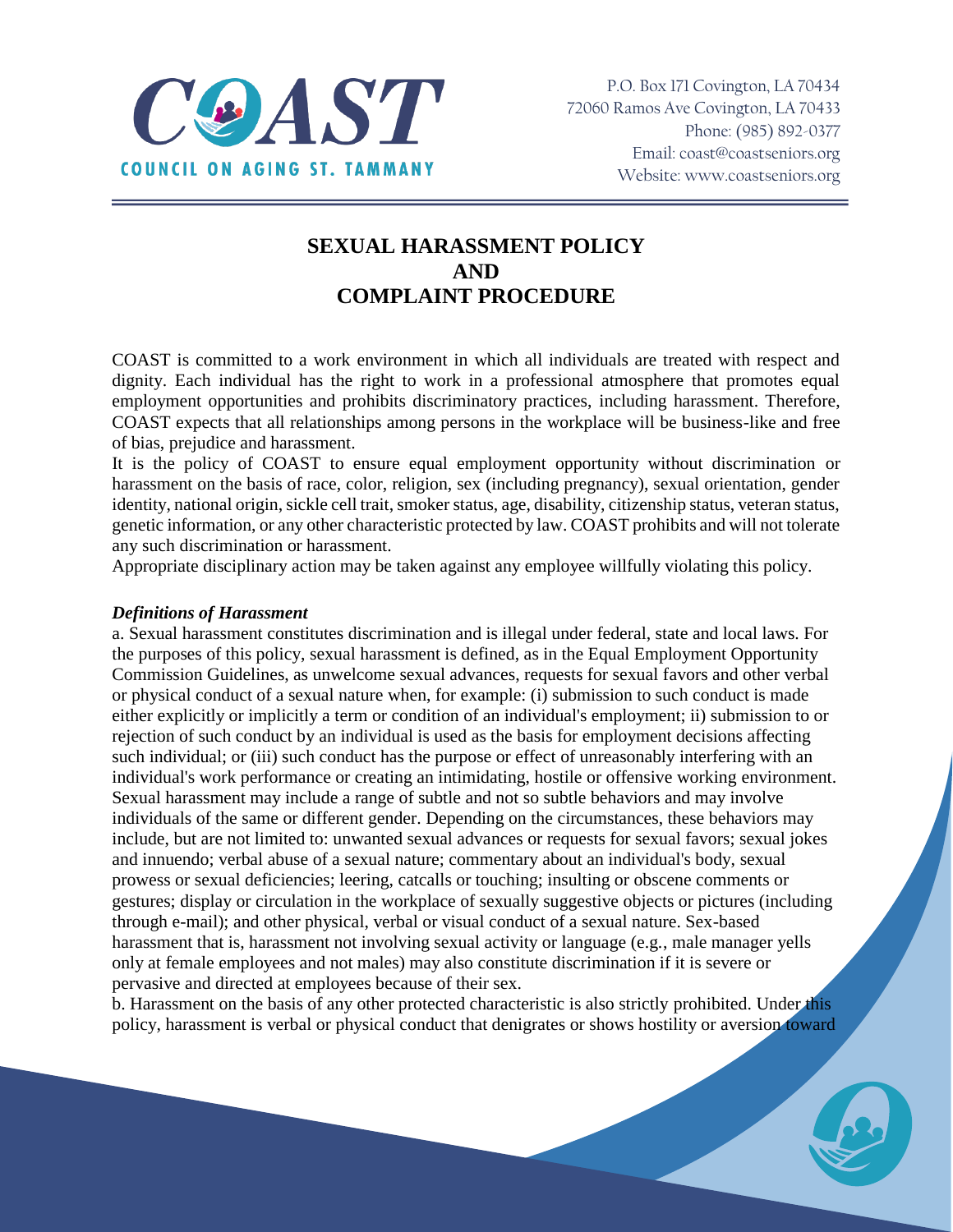

an individual because of his/her race, color, religion, national origin, age, disability, alienage or citizenship status, marital status, creed, genetic predisposition or carrier status, sexual orientation or any other characteristic protected by law, and that: (i) has the purpose or effect of creating an intimidating, hostile or offensive work environment; (ii) has the purpose or effect of unreasonably interfering with an individual's work performance; or (iii) otherwise adversely affects an individual's employment opportunities.

Harassing conduct includes, but is not limited to: epithets, slurs or negative stereotyping; threatening, intimidating or hostile acts; denigrating jokes and display or circulation in the workplace of written or graphic material that denigrates or shows hostility or aversion toward an individual or group (including through e-mail).

## *Individuals and Conduct Covered*

These policies apply to all applicants and employees, and prohibit harassment, discrimination and retaliation in any form whether engaged in by fellow employees, by a supervisor or manager or by someone not directly connected to COAST (e.g., an outside vendor, consultant or customer). Conduct prohibited by these policies is unacceptable and is prohibited in any form at the workplace, at work-related functions, or outside of work if it affects the workplace.

#### *Retaliation Is Prohibited*

COAST prohibits retaliation against any individual who reports discrimination or harassment or participates in an investigation of such reports. Retaliation against an individual for reporting harassment or discrimination or for participating in an investigation of a claim of harassment or discrimination is a serious violation of this policy and, like harassment or discrimination itself, will be subject to disciplinary action.

## *Reporting an Incident of Harassment, Discrimination or Retaliation*

COAST strongly urges the reporting of all incidents of discrimination, harassment or retaliation, regardless of the offender's identity or position. Individuals who believe they have experienced conduct that they believe is contrary to COAST's policy or who have concerns about such matters should file their complaints with their immediate supervisor, the Director of Human Resources or any Ombudsman (official appointed to investigate individuals' complaints against maladministration) before the conduct becomes severe or pervasive. Individuals should not feel obligated to file their complaints with their immediate supervisor first before bringing the matter to the attention of one of the other COAST designated representatives identified above.

Early reporting and intervention have proven to be the most effective method of resolving actual or perceived incidents of harassment. Therefore, while no fixed reporting period has been established,